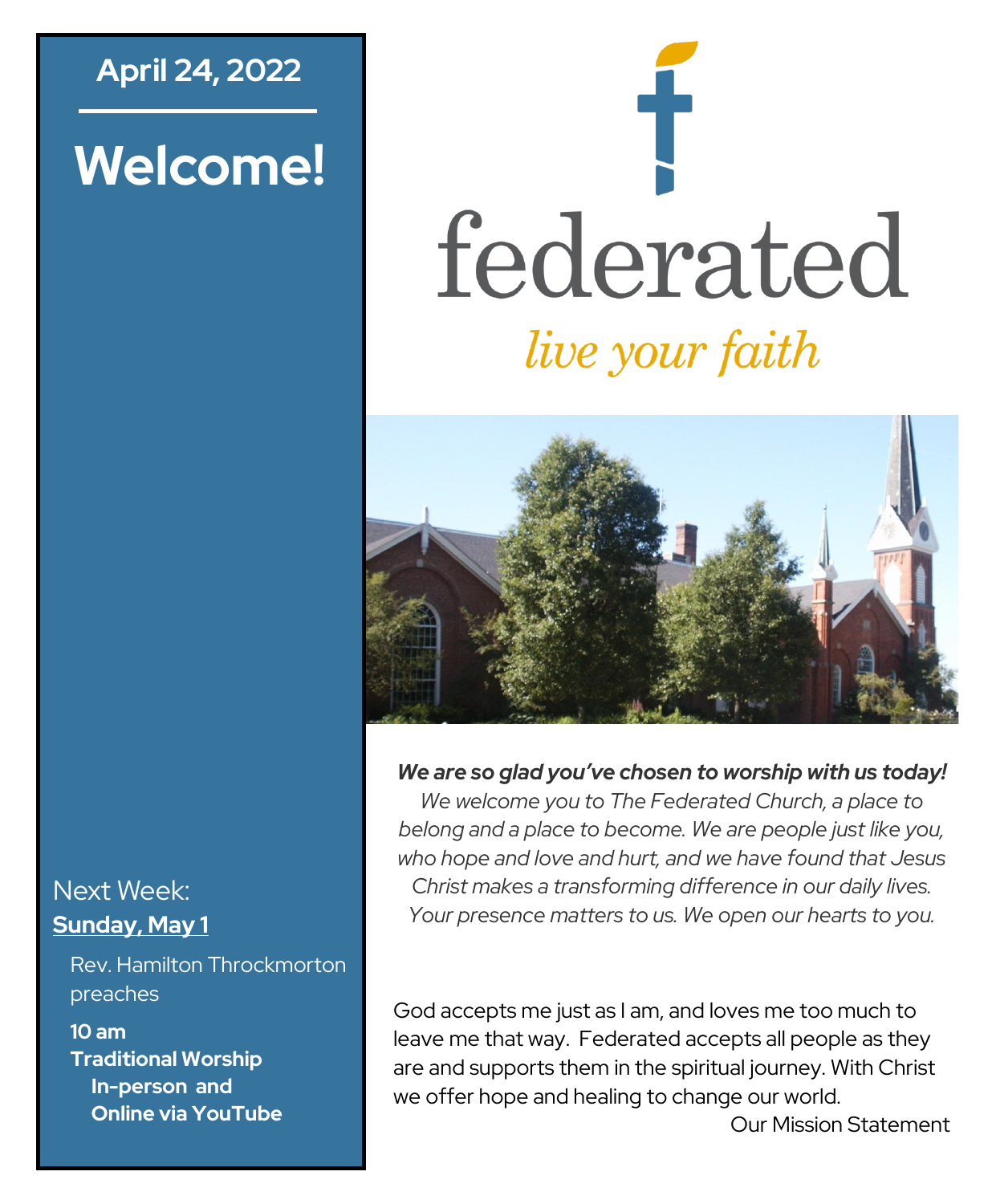# **WHAT'S HAPPENIN**

# **SJAM Meeting**

#### **Today, April 24, 11:30 AM Lounge, and Online Via Zoom**

SJAM is a group of Federated and community folks learning about and taking action on a wide variety of societal justice issues such as gun violence, criminal justice, LGBTQ+ rights, racial justice, environmental issues, voter registration, and immigration and more. All are welcome! Find the Zoom link at [fedchurch.org/events.](http://www.fedchurch.org/events)

# **Impact of Climate Change—SJAM Movie Night**

#### **Monday, April 25, 7 PM**

**Online Via Zoom** Host: Dan Kershner Meeting ID: 835 9555 8354; Passcode: 44022 Join us for our monthly SJAM movie night. We will be watching three short videos together, and between videos we will have a short discussion. Come learn, be engaged, find ways to be active in caring for God's Creation. Find resources and the Zoom link online at [fedchurch.org/events.](http://www.fedchurch.org/events)

### **Trinkets & Treasures! - Donations and Sale THIS WEEK!**

#### **Family Life Center: 16349 Chillicothe Road**

Trinkets & Treasures is Federated's annual rummage sale. It is the largest sale of its kind in Chagrin Valley. The event is nearly exclusively volunteer-run, and the sale items are donated by community members. This is a huge sale for supporting Federated and its missions. We hope you will stop by to pick up a trinket or two, and maybe even find some valuable treasures!

#### **Donation Days:**

**Sunday-Monday, April 23-24, 9 AM—5 PM Tuesday, April 25, 9 AM-12 PM** 

**Sale Days: Wednesday, April 27, 5:30—8 PM** (First Opportunity: \$10 Admission) **Thursday and Friday, April 28-29, 9 AM—5 PM** (Free Admission) **Saturday, April 30, 9 AM—12 PM** (Half Price/Bag Day)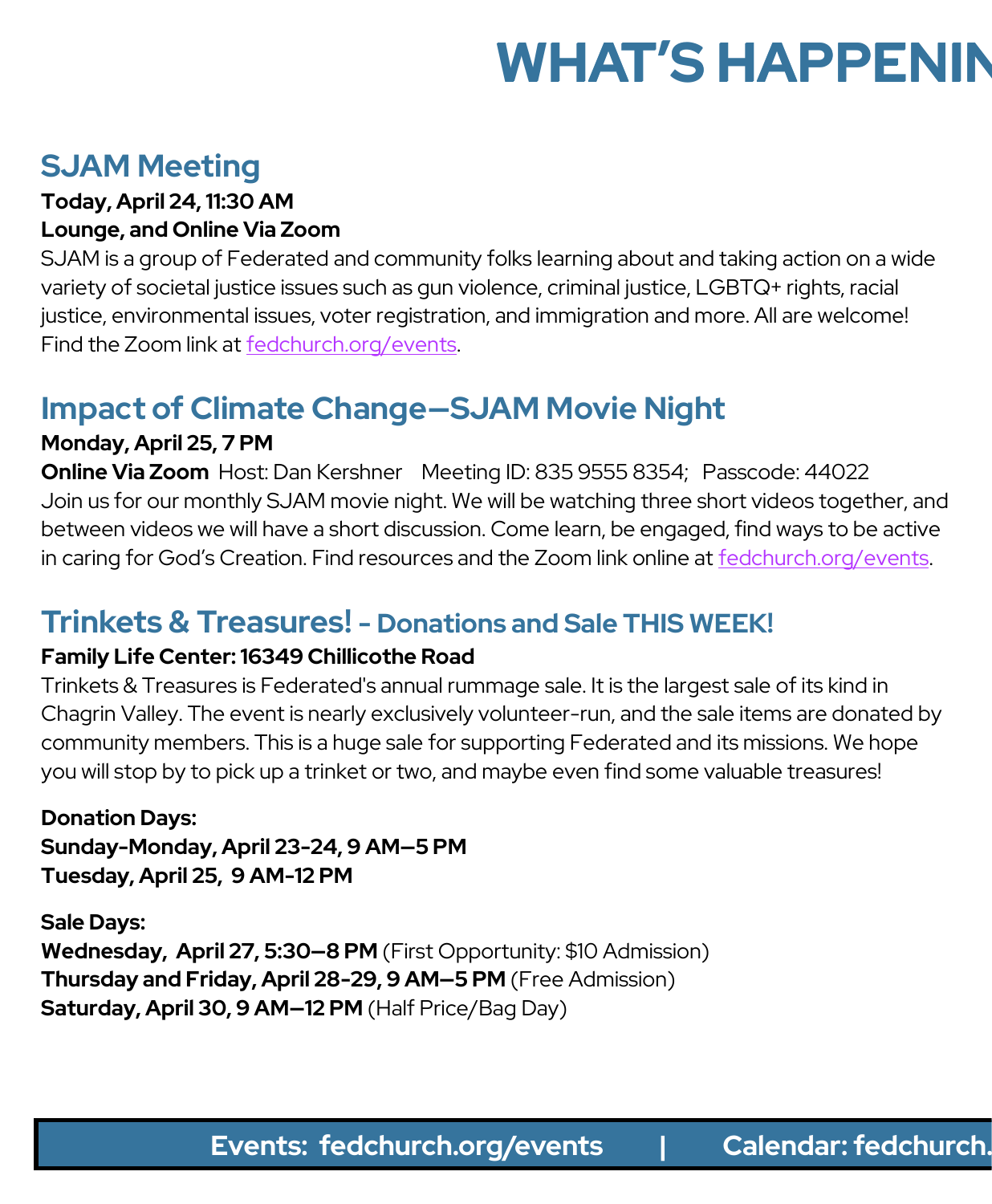# **IG AT FEDERATED?**

# **Farewell Reception for Melinda Smith**

#### **Today after worship Fellowship Hall**

Melinda Smith, our Congregational Life Administrator, is retiring after 24 years on the staff of Federated Church. Please stop by Fellowship Hall following worship to have a piece of cake and to see her off. She plans to remain an active part of the Federated Family. She just won't be as able to get you that phone number, find a room for your meeting or look for the reading glasses you left in the Lounge. :)

# **Tom Trenney: Organist, Composer, and Conductor**

#### **Sunday, May 1**

#### **Sanctuary**

**10 am:** "**Mister Rogers: Being a Good Neighbor Might Just be Enough After All."** During our service, Tom Trenney shares spiritual insight on the inspiration of Mister Rogers' Neighborhood -- where we experienced Jesus in puppetry and parable without ever hearing the "Word."

**4:30 pm: "Hymn Festival: Will You Come and Follow Me?"** Organist, composer, & conductor Tom Trenney will lead a mass choir and congregation in a festival of hymns, psalms, and spiritual songs that will inspire us to answer God's call to do justice, love kindness, and walk humbly with our God. No tickets needed. A free-will offering will be collected. \$20 suggested donation.

# **Celebrate Your Mom on Mother's Day: A Call for Pictures**

Celebrate your Mom during worship this Mother's Day by sharing a picture of your mom or maybe a picture of you with your mom! A slideshow of submitted photos will be shown during the worship service on May 8. Please submit images to Marty at [mculbert@fedchurch.org](mailto:mculbert@fedchurch.org?subject=Mother) **by Monday, May 2**. Include your name and your mother's name with your submission.